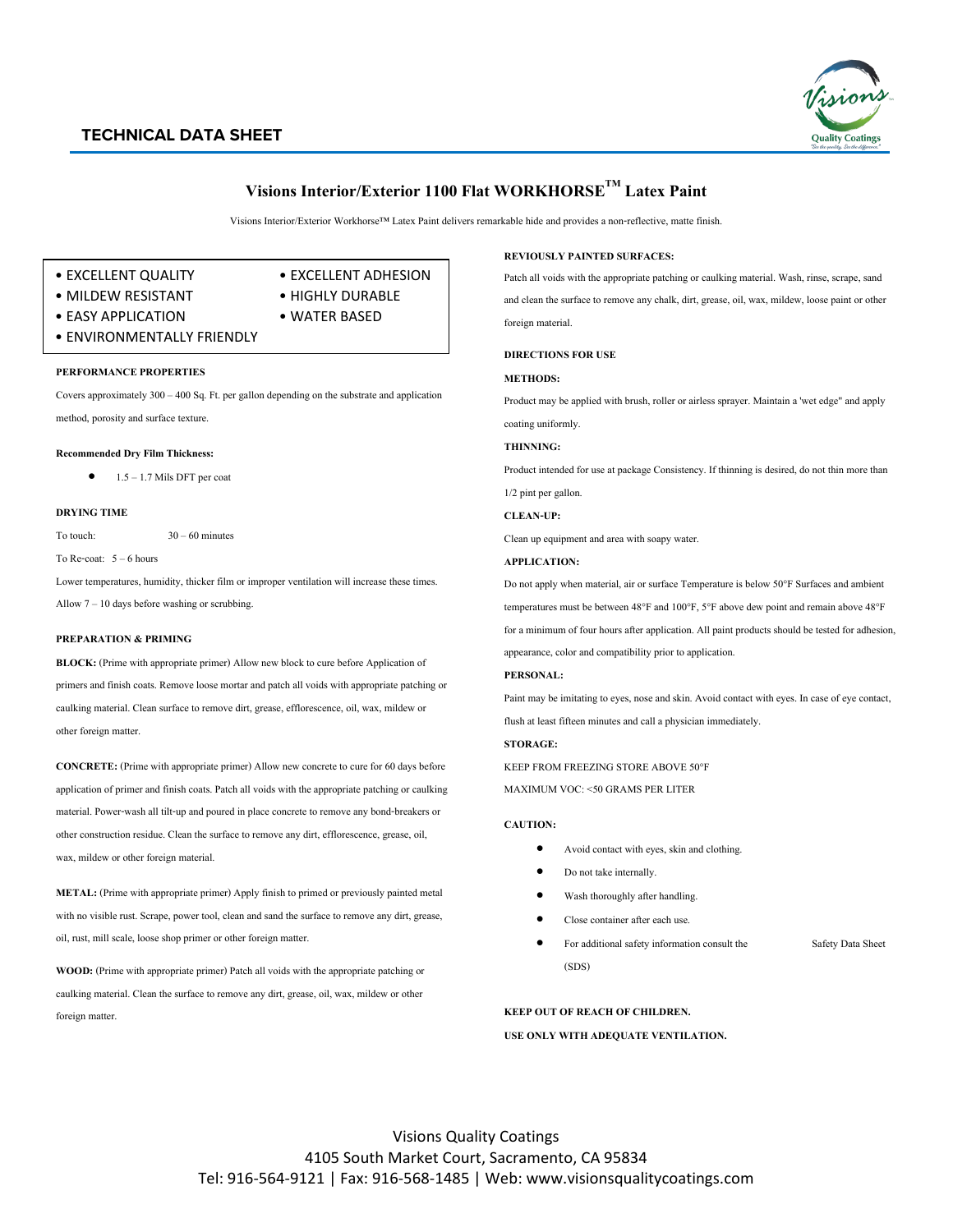## **TECHNICAL DATA SHEET**



# **Visions Interior | Exterior 1200 Eggshell WORKHORSETM Latex Paint**

Visions Interior | Exterior Workhorse™ Latex Paint delivers remarkable hide and provides a low luster finish.

- EXCELLENT QUALITY EXCELLENT ADHESION
	-
- MILDEW RESISTANT HIGHLY DURABLE
	-
- EASY APPLICATION WATER BASED
- ENVIRONMENTALLY FRIENDLY

### **PERFORMANCE PROPERTIES**

Covers approximately 300 – 400 Sq. Ft. per gallon depending on the substrate and application method, porosity and surface texture.

#### **Recommended Dry Film Thickness:**

 $1.5 - 1.7$  Mils DFT per coat

#### **DRYING TIME**

To touch:  $30 - 60$  minutes

To Re-coat: 5 – 6 hours

Lower temperatures, humidity, thicker film or improper ventilation will increase these times. Allow  $7 - 10$  days before washing or scrubbing.

## **PREPARATION & PRIMING**

**BLOCK:** (Prime with appropriate primer) Allow new block to cure before Application of primers and finish coats. Remove loose mortar and patch all voids with appropriate patching or caulking material. Clean surface to remove dirt, grease, efflorescence, oil, wax, mildew or other foreign matter.

**CONCRETE:** (Prime with appropriate primer) Allow new concrete to cure for 60 days before application of primer and finish coats. Patch all voids with the appropriate patching or caulking material. Power-wash all tilt-up and poured in place concrete to remove any bond-breakers or other construction residue. Clean the surface to remove any dirt, efflorescence, grease, oil, wax, mildew or other foreign material.

**METAL:** (Prime with appropriate primer) Apply finish to primed or previously painted metal with no visible rust. Scrape, power tool, clean and sand the surface to remove any dirt, grease, oil, rust, mill scale, loose shop primer or other foreign matter.

**WOOD:** (Prime with appropriate primer) Patch all voids with the appropriate patching or caulking material. Clean the surface to remove any dirt, grease, oil, wax, mildew or other foreign matter.

### **REVIOUSLY PAINTED SURFACES:**

Patch all voids with the appropriate patching or caulking material. Wash, rinse, scrape, sand and clean the surface to remove any chalk, dirt, grease, oil, wax, mildew, loose paint or other foreign material.

**DIRECTIONS FOR USE**

## **METHODS:**

Product may be applied with brush, roller or airless sprayer. Maintain a 'wet edge" and apply coating uniformly.

## **THINNING:**

Product intended for use at package Consistency. If thinning is desired, do not thin more than 1/2 pint per gallon.

#### **CLEAN-UP:**

Clean up equipment and area with soapy water.

#### **APPLICATION:**

Do not apply when material, air or surface Temperature is below 50°F Surfaces and ambient temperatures must be between 48°F and 100°F, 5°F above dew point and remain above 48°F for a minimum of four hours after application. All paint products should be tested for adhesion, appearance, color and compatibility prior to application.

## **PERSONAL:**

Paint may be imitating to eyes, nose and skin. Avoid contact with eyes. In case of eye contact, flush at least fifteen minutes and call a physician immediately.

#### **STORAGE:**

KEEP FROM FREEZING STORE ABOVE 50°F

MAXIMUM VOC: <50 GRAMS PER LITER

## **CAUTION:**

- Avoid contact with eyes, skin and clothing.
- Do not take internally.
- Wash thoroughly after handling.
- Close container after each use.
- For additional safety information consult the Safety Data Sheet (SDS)

**KEEP OUT OF REACH OF CHILDREN.**

## **USE ONLY WITH ADEQUATE VENTILATION.**